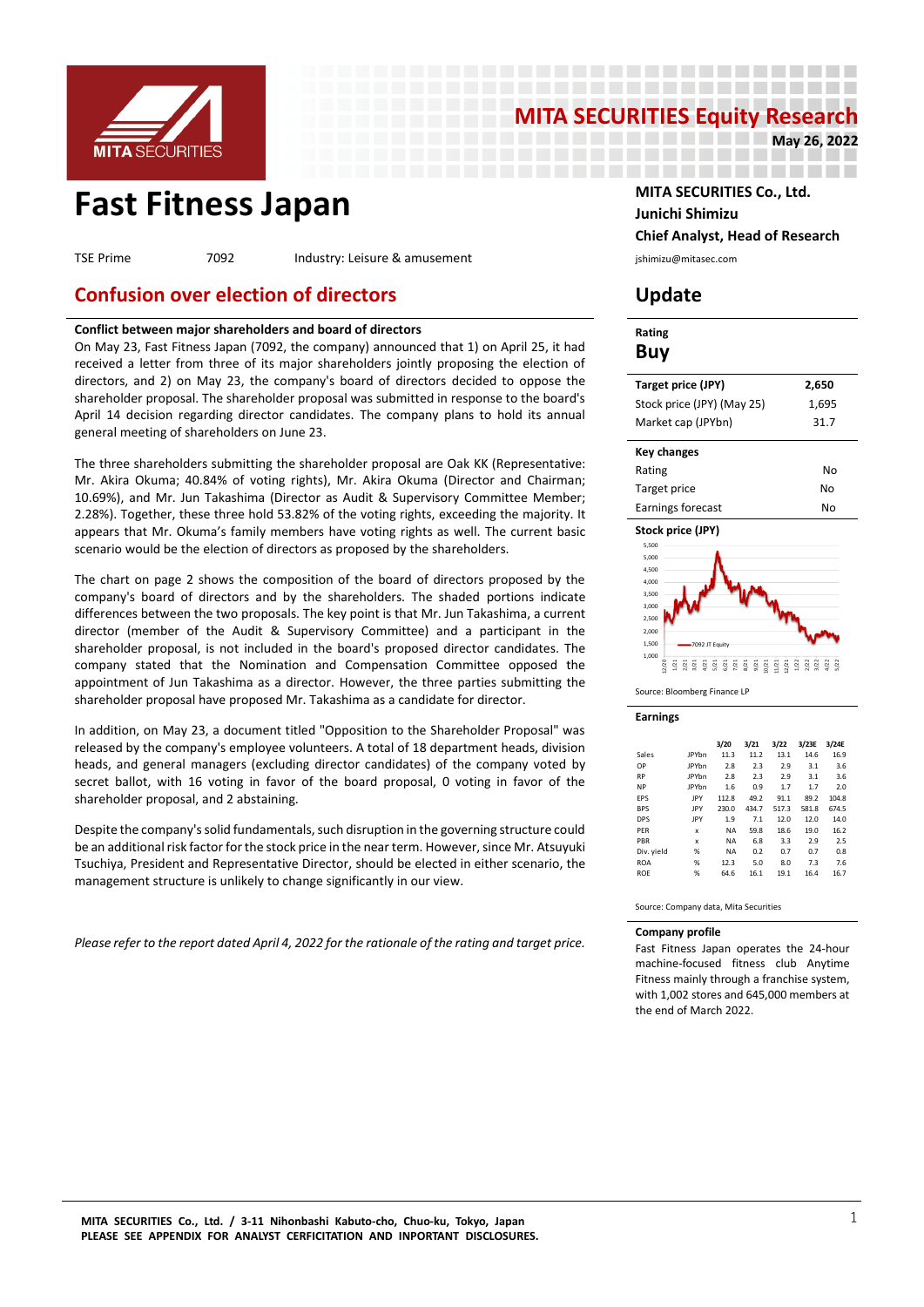# **Company and shareholder proposals regarding election of directors**

# **Figure: Company and shareholder proposals regarding election of directors**

# **Current Directors**

■ Directors (excluding Directors as Audit & Supervisory Committee Members)

| Name                                                 |          | Note                                            |
|------------------------------------------------------|----------|-------------------------------------------------|
| Akira Okuma                                          |          | Director and Chairman                           |
| Atsuvuki Tsuchiya                                    |          | President, Representative Director              |
| Hirohisa Yamaguchi                                   |          | Vice President, Director                        |
| Akio Miyamoto                                        | External | <b>Director</b>                                 |
| Harumi Matsumura                                     | External | Director                                        |
| ■ Directors as Audit & Supervisory Committee Members |          |                                                 |
| Name                                                 |          | Note                                            |
| Jun Takashima                                        |          | Director (Audit & Supervisory Committee Member) |
| Akihiko Nakajima                                     | External | Director (Audit & Supervisory Committee Member) |
| Rumiko Tanabe                                        | External | Director (Audit & Supervisory Committee Member) |
| Maki Imura                                           | External | Director (Audit & Supervisory Committee Member) |

# **Candidates Proposed by the Company**

■ Candidates for Directors (excluding Directors as Audit & Supervisory Committee Members)

| Name                                                                |            | Note                                            |
|---------------------------------------------------------------------|------------|-------------------------------------------------|
| Akira Okuma                                                         |            | Director and Chairman                           |
| Atsuyuki Tsuchiya                                                   |            | President, Representative Director              |
| Akio Miyamoto                                                       | External   | Director                                        |
| Harumi Matsumura                                                    | External   | Director                                        |
| Kazuteru Matsuzawa                                                  | <b>New</b> | <b>Head of AFJProject</b>                       |
| ■ Candidates for Directors as Audit & Supervisory Committee Members |            |                                                 |
| Name                                                                |            | Note                                            |
| Akihiko Nakajima                                                    | External   | Director (Audit & Supervisory Committee Member) |
| Rumiko Tanabe                                                       | External   | Director (Audit & Supervisory Committee Member) |
| Maki Imura                                                          | External   | Director (Audit & Supervisory Committee Member) |
| Shinichi Nozoe                                                      | <b>New</b> | Manager of Internal Audit                       |

# **Candidates Proposed by the Shareholders**

■ Candidates for Directors (excluding Directors as Audit & Supervisory Committee Members)

| Name                                                                |            |          | Note                                            |
|---------------------------------------------------------------------|------------|----------|-------------------------------------------------|
| Akira Okuma                                                         |            |          | Director and Chairman                           |
| Atsuyuki Tsuchiya                                                   |            |          | President, Representative Director              |
| Jun Takashima                                                       |            |          | Director (Audit & Supervisory Committee Member) |
| Harumi Matsumura                                                    |            | External | Director                                        |
| Mitsuhiko Uehira                                                    | <b>New</b> | External |                                                 |
| Kiyoaki Yamabe                                                      | <b>New</b> | External |                                                 |
| ■ Candidates for Directors as Audit & Supervisory Committee Members |            |          |                                                 |
| Name                                                                |            |          | Note                                            |
| Maki Imura                                                          |            | External | Director (Audit & Supervisory Committee Member) |
| Naoki Inoue                                                         | <b>New</b> |          | <b>Head of Administration</b>                   |
| Shu Sugita                                                          | <b>New</b> | External |                                                 |

Source: Company data, Mita Securities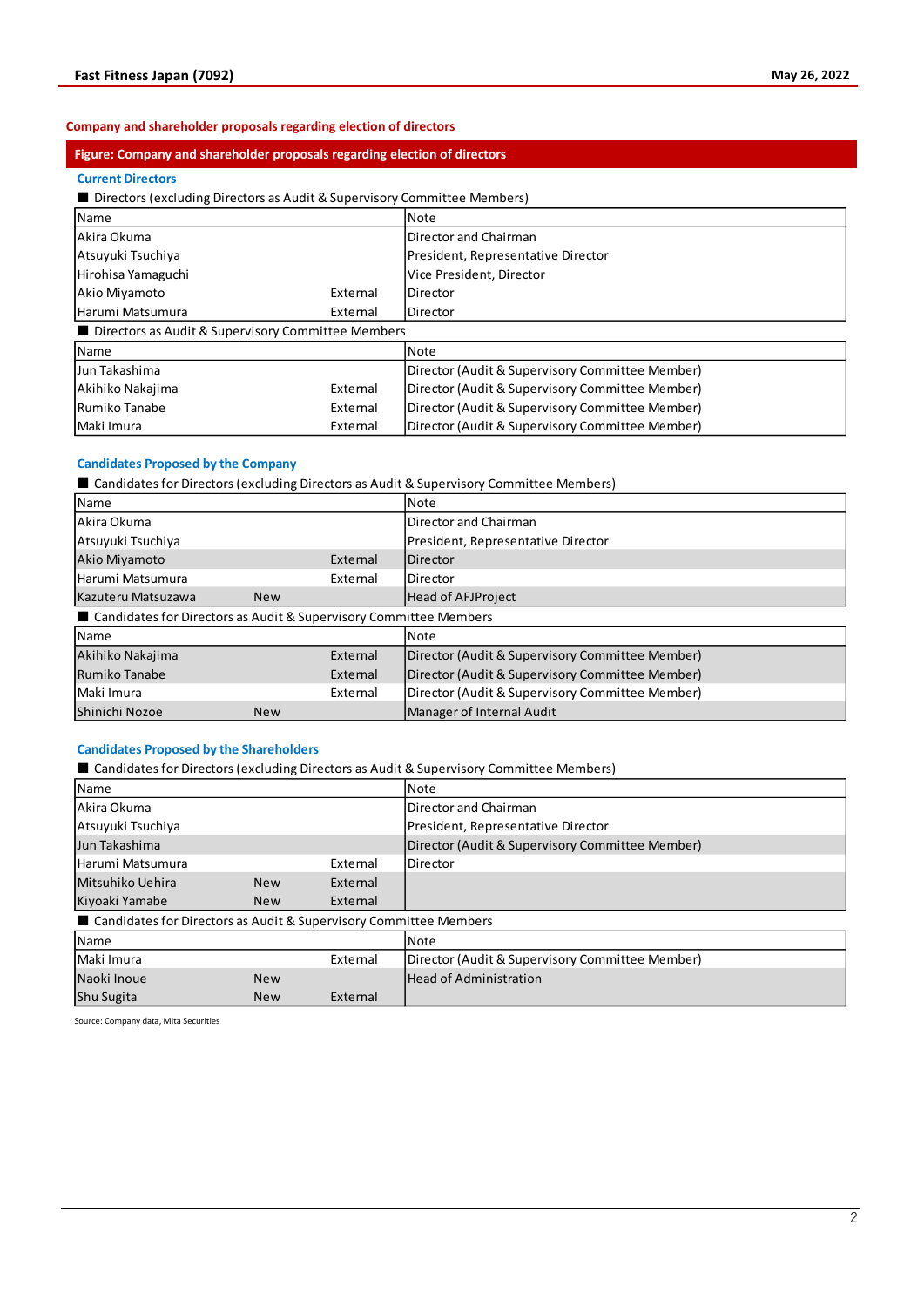# **Quarterly earnings, KPIs**



Source: Company data, Mita Securities Source: Company data, Mita Securities Source: Company data, Mita Securities



Source: Company data, Mita Securities Source: Company data, Mita Securities Source: Company data, Mita Securities

OP (JPYm), OPM (%) 1,000 35.0 900 774 773 768 763 781 30.0 800 634 25.0 700 602 ä 568 600 20.0 24.5 24.3  $24.7$  23.6 23.9 ó 500 20.2 15.0 400 19.0 18.2 300 10.0 200 14 5.0 100 7.8 0 0.0 4Q 1Q 2Q 3Q 4Q 1Q 2Q 3Q 4Q 3/20 3/21 3/22  $\Box$  OP (JPYm)  $\rightarrow$  OPM (%, RHS)

## **Figure: Store count Figure: Number of members**

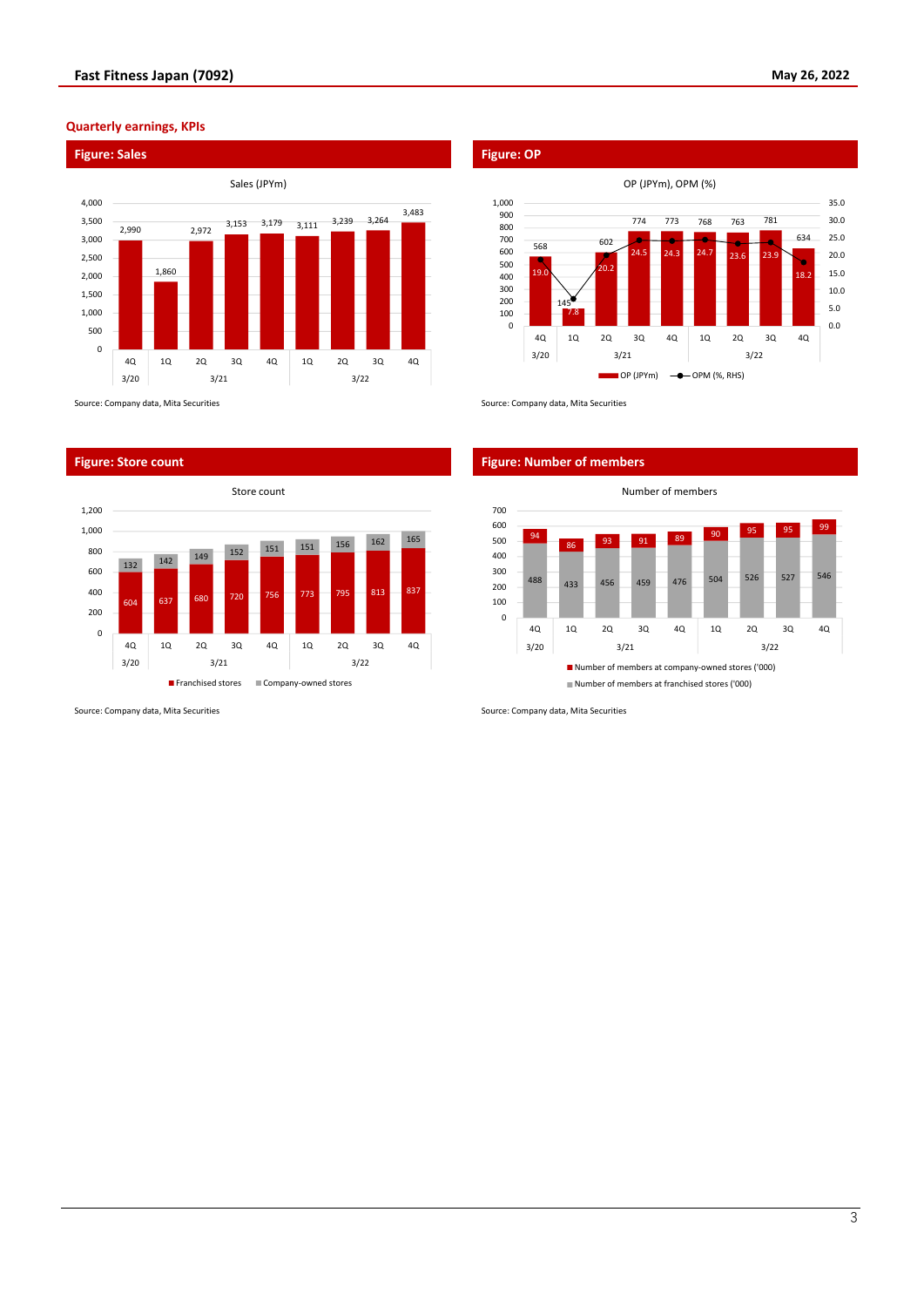# **Comparison of valuations with peers (reference)**

# **Figure: Comparison of valuations for fitness club operators**

| Company name                  | Ticker | PX     | Mkt cap | Net D/E | Sales YoY | EBITDA Men | <b>ROE</b> | <b>ROE</b> | <b>ROE</b> | PER  | PER       | PER       | PBR  | EV/EBITDA | EV/Sales  | Div vield | 1M      | 3M      | 1YR     |
|-------------------------------|--------|--------|---------|---------|-----------|------------|------------|------------|------------|------|-----------|-----------|------|-----------|-----------|-----------|---------|---------|---------|
|                               |        | 25-May | JPYbn   | Last    | ιTΜ       | LTM        | <b>LTM</b> | Cur I      | Nxt E      | LTM  | Cur E     | Nxt E     | Last | Cur E     | Cur E     | Cur E     | Che     | Chg     | Chg     |
| <b>RENAISSANCE INC.</b>       | 2378   | 905    | 19.3    | 1.4     | 22.9      | 9.0        | 5.1        | 4.2        | <b>NA</b>  | 33.3 | 38.0      | 17.8      |      | <b>NA</b> | 0.8       | 0.9       | $-2.2$  | $-13.8$ | $-23.3$ |
| <b>RIZAP GROUP INC.</b>       | 2928   | 143    | 79.5    | 1.2     | $-3.3$    | 8.7        | 8.0        | <b>NA</b>  | <b>NA</b>  | 38.2 | <b>NA</b> | <b>NA</b> | 3.0  | <b>NA</b> | <b>NA</b> | <b>NA</b> | $-2.7$  | $-4.7$  | $-30.9$ |
| <b>CENTRAL SPORTS CO LTD</b>  | 4801   | 2.401  | 27.5    | 0.1     | 12.0      | 10.6       | 6.7        | <b>NA</b>  | <b>NA</b>  | 17.5 | <b>NA</b> | <b>NA</b> |      | <b>NA</b> | <b>NA</b> | <b>NA</b> |         | $-0.2$  | $-2.5$  |
| <b>CURVES HOLDINGS CO LTD</b> | 7085   | 729    | 68.4    | 0.8     | 16.4      | <b>NA</b>  | 23.8       | 21.8       | 31.8       | 34.3 | 32.8      | 19.4      | 7.3  | <b>NA</b> | 2.9       |           | $-3.4$  | 4.6     | $-18.5$ |
| <b>FAST FITNESS JAPAN INC</b> | 7092   | 1.695  | 31.7    | $-0.3$  | <b>NA</b> | 28.7       | 19.1       | 16.4       | 16.7       | 18.6 | 19.0      | 16.2      | 3.3  | 6.4       | 2.0       | 0.7       | $-7.5$  | $-4.6$  | $-66.4$ |
| (TP 2,650 Buy)                |        |        |         |         |           |            |            |            |            |      |           |           |      |           |           |           |         |         |         |
| <b>TOSHO CO LTD</b>           | 8920   | 1.276  | 48.9    | 0.1     | 55.0      | 25.7       | 6.8        | 5.3        | 8.2        | 20.2 | 24.2      | 18.9      | 1.3  | 7.2       | 2.3       | 0.5       | $-24.9$ | $-24.8$ | $-30.2$ |
| (TP 2,300 Buy)                |        |        |         |         |           |            |            |            |            |      |           |           |      |           |           |           |         |         |         |
| Average                       |        |        |         | 0.5     | 20.6      | 16.5       | 11.6       | 11.9       | 18.9       | 27.0 | 28.5      | 18.1      | 3.0  | 6.8       | 2.0       | 0.8       | -6.5    | $-7.3$  | $-28.6$ |
| Median                        |        |        |         | 0.5     | 16.4      | 10.6       | 7.4        | 10.8       | 16.7       | 26.7 | 28.5      | 18.4      | 2.3  | 6.8       | 2.1       | 0.8       | $-3.1$  | $-4.6$  | $-26.8$ |

Source: Bloomberg Finance LP data, Mita Securities Note: Forecasts are based on Bloomberg consensus. Shading indicates stocks covered by Mita Securities

### **Figure: Comparison of valuations for franchise business operators**

| Company name                   | Ticker | <b>PX</b> | Mkt cap      | Net D/E |           | Sales YoY EBITDA Mgn | <b>ROE</b> | <b>ROE</b> | <b>ROE</b> | PER       | PER   | PER   | PBR  | EV/EBITDA | EV/Sales | Div vield | 1M      | 3M      | 1YR        |
|--------------------------------|--------|-----------|--------------|---------|-----------|----------------------|------------|------------|------------|-----------|-------|-------|------|-----------|----------|-----------|---------|---------|------------|
|                                |        | 25-May    | <b>JPYbn</b> | Last    | <b>TM</b> | I TM                 | LTM        | Cur F      | Nxt F      | <b>TM</b> | Cur F | Nxt E | Last | Cur E     | Cur E    | Cur E     | Chg     | Chg     | Chg        |
| KOBE BUSSAN CO LTD             | 3038   | 2.804     | 767.2        | $-0.3$  | 8.6       | 8.5                  | 28.7       | 25.3       | 25.7       | 30.3      | 29.6  | 25.4  |      | 20.8      | 1.9      | 0.8       | $-15.0$ | $-27.5$ | $-0.1$<br> |
| <b>KOMEDA HOLDINGS CO LTD</b>  | 3543   | 2.200     | 101.6        | 1.1     | 15.5      | 26.8                 | 13.6       | 13.5       | 13.8       | 20.6      | 19.0  | 17.4  | 2.7  | 15.0      | 3.9      | 2.5       | $-0.4$  | 6.0     | 8.9        |
| (TP 3,000 Buy)                 |        |           |              |         |           |                      |            |            |            |           |       |       |      |           |          |           |         |         |            |
| <b>IBJ INC</b>                 | 6071   | 700       | 29.4         | $-0.1$  | 11.9      | 15.2                 | 20.0       | 18.9       | 19.8       | 24.1      | 21.7  | 17.7  | 4.4  | 11.6      | 1.8      | 1.0       | $-3.0$  | $-7.8$  | $-33.5$    |
| (TP 1,300 Buy)                 |        |           |              |         |           |                      |            |            |            |           |       |       |      |           |          |           |         |         |            |
| CURVES HOLDINGS CO LTD         | 7085   | 729       | 68.4         | 0.8     | 16.4      | NA                   | 23.8       | 21.8       | 31.8       | 34.3      | 32.8  | 19.4  | 7.3  | <b>NA</b> | 2.9      |           | $-3.4$  | 4.6     | $-18.5$    |
| <b>FAST FITNESS JAPAN INC.</b> | 7092   | 1,695     | 31.7         | $-0.3$  | <b>NA</b> | 28.7                 | 19.1       | 16.4       | 16.7       | 18.6      | 19.0  | 16.2  | 3.3  | 6.4       | 2.0      | 0.7       | $-7.5$  | $-4.6$  | $-66.4$    |
| (TP 2,650 Buy)                 |        |           |              |         |           |                      |            |            |            |           |       |       |      |           |          |           |         |         |            |
| <b>WORKMAN CO LTD</b>          | 7564   | 4.430     | 362.6        | $-0.4$  | 9.9       | 24.5                 | 18.9       | <b>NA</b>  | <b>NA</b>  | 19.8      | 21.3  | 19.8  | 3.5  | <b>NA</b> | NA       | $1.6\,$   | 0.0     | $-15.6$ | $-41.6$    |
| Average                        |        |           |              | 0.1     | 12.4      | 20.7                 | 20.7       | 19.2       | 21.6       | 24.6      | 23.9  | 19.3  | 4.8  | 13.5      | 2.5      | 1.3       | $-4.9$  | $-7.5$  | $-25.2$    |
| Median                         |        |           |              | $-0.2$  | 11.9      | 24.5                 | 19.6       | 18.9       | 19.8       | 22.3      | 21.5  | 18.6  | 4.0  | 13.3      | 2.0      | 1.1       | $-3.2$  | $-6.2$  | $-26.0$    |

Source: Bloomberg Finance LP data, Mita Securities Note: Forecasts are based on Bloomberg consensus. Shading indicates stocks covered by Mita Securities

# **Comparison of stock price trends (reference)**



Source: Bloomberg Finance LP data, Mita Securities Note: Indexed 100 at the end of 2020 Source: Bloomberg Finance LP data, Mita Securities Note: Indexed 100 at the end of 2019